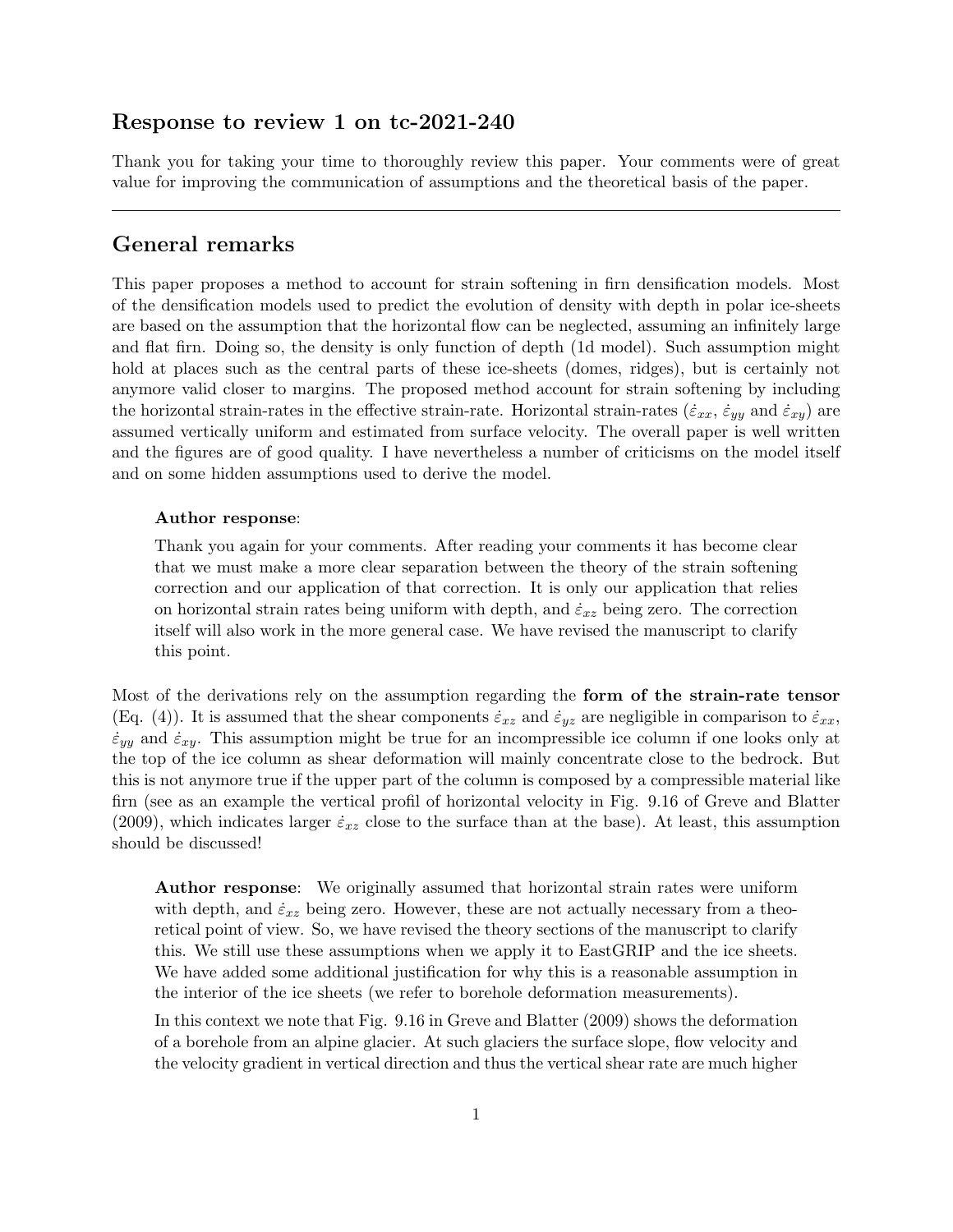than at the ice sheets. The main application area of our model extension however are the polar ice sheets and ice shelves rather than alpine glaciers, where full-stokes modeling with the approach by Gagliardini and Meyssonnier (1997) model is more suitable to capture the complex geometry of the glacier.

Moreover, Fig 9.16 particularly indicates larger  $\dot{\varepsilon}_{xz}$  near the surface, but we only apply the strain softening model to stage 2 of the firn densification. I.e. below the surface layers, where dislocation creep becomes dominant. Therefore, strong vertical shear rates in the near-surface layers are in any case not captured by our model, and they will not affect the densification rate via strain softening.

There are a number of **implicit assumptions** in the derivation of the model that are not clearly stated. The unknown strain-rate components  $\dot{\varepsilon}_{xx}$ ,  $\dot{\varepsilon}_{yy}$  and  $\dot{\varepsilon}_{xy}$  are derived from the surface velocity, which implicitly assumes that they are depth uniform. This assumption should be clearly stated (much before line 314) and discussed more deeply. How much the fact that the firn is compressible will contradict this assumption, as for  $\dot{\epsilon}_{xz}$  and  $\dot{\epsilon}_{yz}$ ? I think that there is an other implicit assumption to derive Eq. (5): the firn particules flow only vertically, which then contradict the initial assumption that  $\dot{\varepsilon}_{xx}$ ,  $\dot{\varepsilon}_{yy}$  and  $\dot{\varepsilon}_{xy}$  are non zero. In fact, one should follow the particles trajectory and integrate density along these trajectories from the surface down to a given depth. In other words, it is assumed that the flow is not anymore only along a vertical flow line, but some equations are still derived using the opposite assumption. Eq. (15) is used to derive  $r<sub>V</sub>$ , but I am wondering how  $\dot{\varepsilon}_{zz,c}$  is estimated? This is not clearly stated anywhere.

Author response: We agree, and we have revised our manuscript to be more explicit about our assumptions.

The assumption that horizontal strain rates are uniform with depth is again not necessary from a theoretical point of view, but required for our application of the model as data of how the velocities change with depth are not available. At sites where this information is known from e.g. bore hole deformation measurements, it could easily be taken into account with the model. Nonetheless, this assumption is justified for the polar ice sheets, where the flow velocity is determined by basal sliding (where the ice sheet is not frozen to the bed as it is suspected for ice streams for example) and by internal deformation which is strongest in the bottom part of the ice sheet. The firn in the top layers mainly flows with the movement of the underlying ice. See e.g. Fig. 7 in Gundestrup et al. (1993).

Following the assumption that horizontal velocities do not change with depth, we do follow particle paths in our EastGRIP densification modeling (red lines in Fig1). At every timestep we model the densification rate of the entire profile for a given location by applying the input parameters for that location and then advect the entire profile with the flow (using surface velocities). This process is realized by backtracking the flow path of the firn and recording the horizontal strain rates at each step. These strain rates are then used as input to our model in the reversed order. Temperature and accumulation rate are not backtracked as we assume that the temperature is constant over the region and that the accumulation rate given by radar surveying already is a mean value over the flow path.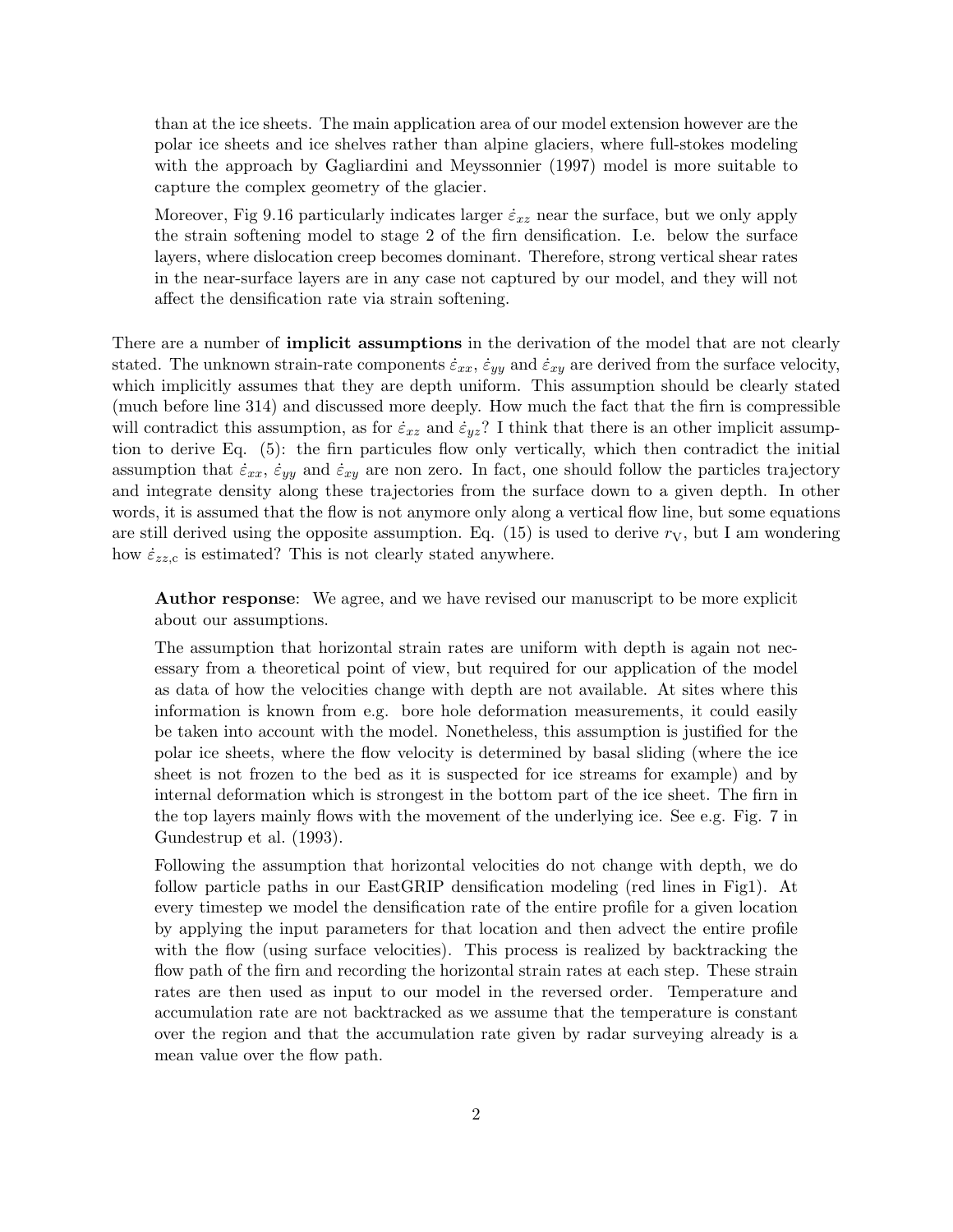$\dot{\varepsilon}_{zz,c}$  is computed from the densification rate given by the classical (HL) model using Eq. 5. We will ensure that this becomes clear from the manuscript.

# Minor remarks

• line 19: that that

### Author response: fixed.

• line 57: suggested by Alley and Bentley (1988) to accelerate

#### Author response: fixed.

• line 70: it is not because it has never been applied to polar ice-sheets that it cannot! By the way, the density functions a and b in the model developed by Gagliardini and Meyssonnier (1997) are calibrated using the density profile of Site 2 in Greenland. I am wondering what should we conclude from this paragraph regarding the approach of Gagliardini and Meyssonnier (1997)? Be more specific.

Author response: We can only speculate why people have not applied this nice model on a large scale. Our guess is because it is more computationally expensive, is more difficult to implement, and it has not been calibrated and tested on as wide a variety of different conditions as the old-school classical models. The success of the empirical Herron-Langway model in that regard is truly remarkable. We believe that with our strain softening correction the applicable range of these simple models will be even greater. It is also simple to implement as long as you assume horizontal velocities are constant with depth. This is clearly a big improvement, even if there are edge cases where these assumptions are not 100% valid.

We have examined the Gagliardini and Meyssonnier (1997) formulation (GM97) in more depth in our preparation for this response and will adapt the paragraph accordingly. We find that the strain enhancement predicted by this model depends critically on  $a/b$  which, unfortunately, is poorly constrained. See our reply to the comment to line 107 for more details..

• line 103: it is not clear here if you are speaking about your model or previous models that only consider vertical compaction? The proposed constitutive relation only hold in the later case.

Author response: We acknowledge that our presentation of the assumptions and the motivation behind the method was inadequate. We have therefore revised this entire section to make our reasoning more clear, and the inherent assumptions more explicit. See also our responses below.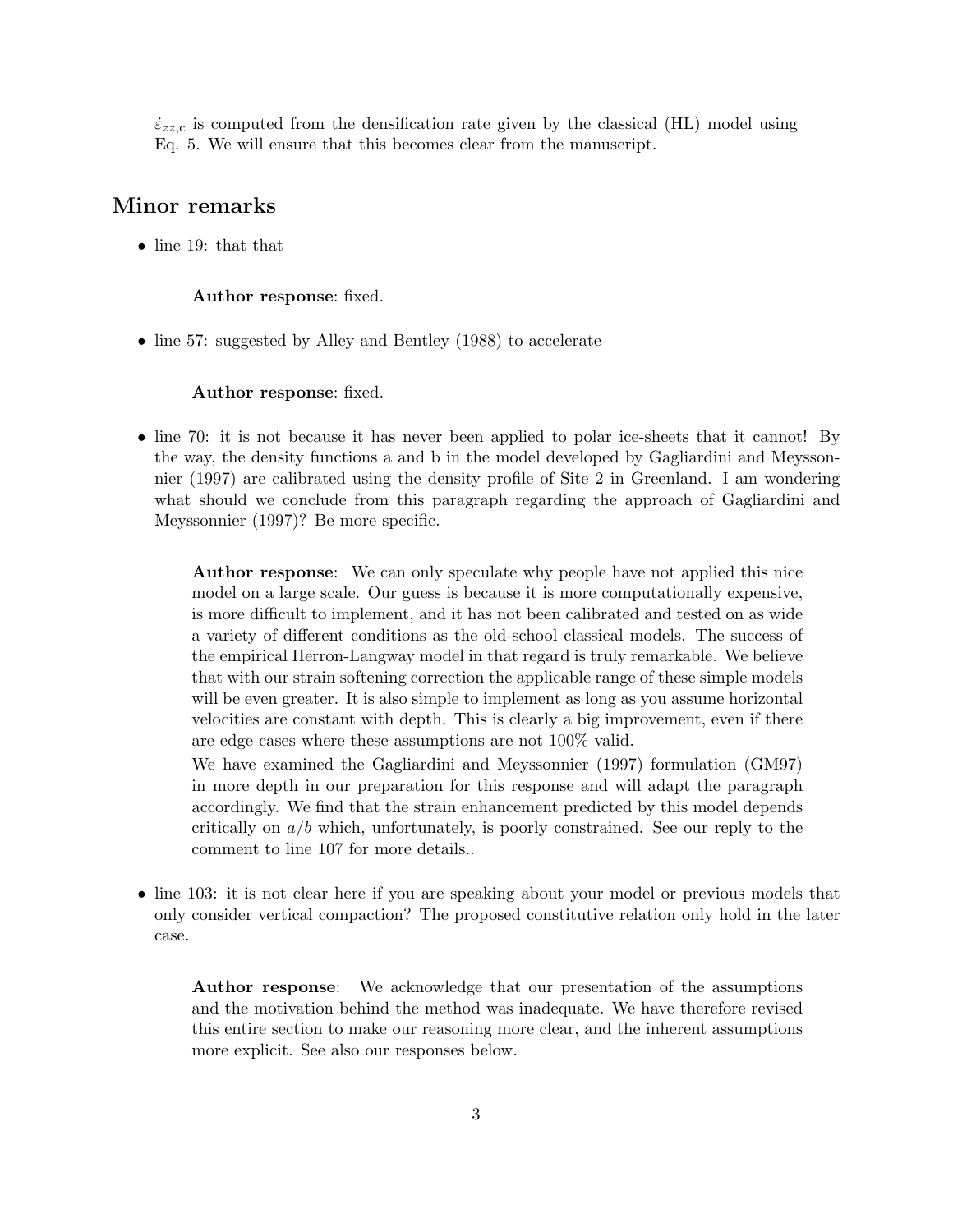• line 107: this sentence about incompressibility is not clear. Firn is compressible, so there is no need of an incompressibility assumption. For a compressible material, the trace of the strain rate tensor is not null anymore, such that the two constitutive relations should be set between (i) deviatoric stress and deviatoric strain rate and (ii) trace of the strain rate (change in volume) and isotropic pressure (trace of the Cauchy stress tensor). See equations (9.53) and (9.54) in Greve and Blatter (2009) for example. Using the formalism proposed by Gagliardini and Meyssonnier (1997), one would not obtain Eqs. (7) and (8). There are certainly some other implicit assumptions beyond these derivations that should be stated more clearly (replacing a deviatoric stress by a Cauchy stress should be justified and motivated).

Author response: We acknowledge that our presentation of the assumptions and the motivation behind the method was inadequate. We have therefore revised this entire section and now argue for our strain softening correction from another angle. There are two perspectives we could take when deriving the strain enhancement factor. We could consider firn as a compressible material where compaction is related to isotropic pressure (as in GM97), or we could consider firn as a complex geometrical structure of solid ice and consider the implications for the densification. We have tested both approaches, and prefer the solid ice perspective as explained in the following.

We now start from the perspective that firn is a mixture of air and solid ice, and that firn densification is rate limited by the strain rate of the solid ice. We end this revised section with a summary reiteration of our assumptions. We hope that this makes our reasoning more clear, and the underlying assumptions much more explicit.

The model with all of its assumptions of course needs to be tested against data. A key feature of our model is that it has zero free parameters. Even without any tuning it is able to reproduce the amplitude of the BCO contour at EastGRIP. We consider this to be a very strong validation of the model sensitivity.

We have also derived a strain enhancement from the GM97 model (Gagliardini and Meyssonnier, 1997) in preparation for this response<sup>1</sup>. You are correct that the GM97 model results in a strain enhancement with a different functional form. We find that the strain softening enhancement based on the GM97 model depends crucially on the ratio between the  $a$  and  $b$  empirical parameters. These two empirical parameteres are determined by calibration to the Site2 density profile. Unfortunately, this calibration is ill-posed in exactly such a way that the ratio between a and b is poorly constrained (See the final section in Gagliardini (2012) on a 'Porous Law for snow and firn in Elmer/Ice'). This in turn means that the GM97-based strain enhancement factor is poorly constrained, and that we should be vary of any quantitative predictions using GM97 at present.

In Fig. R1.1 we compare the impact of the strain enhancement corrections obtained from the GM97 model with the data of Riverman et al. (2019) and our simpler model

<sup>&</sup>lt;sup>1</sup>In order to derive the strain softening enhancement from GM97 we had to assume: 1) that pressure is unaffected by horizontal strains; 2) that the incompressible part of the vertical strain rate is  $\dot{\epsilon}_{zz,i} = -(\dot{\epsilon}_{xx} + \dot{\epsilon}_{yy})$ ; and 3) that  $\dot{\varepsilon}_{xz}$  and  $\dot{\varepsilon}_{yz}$  are neglible.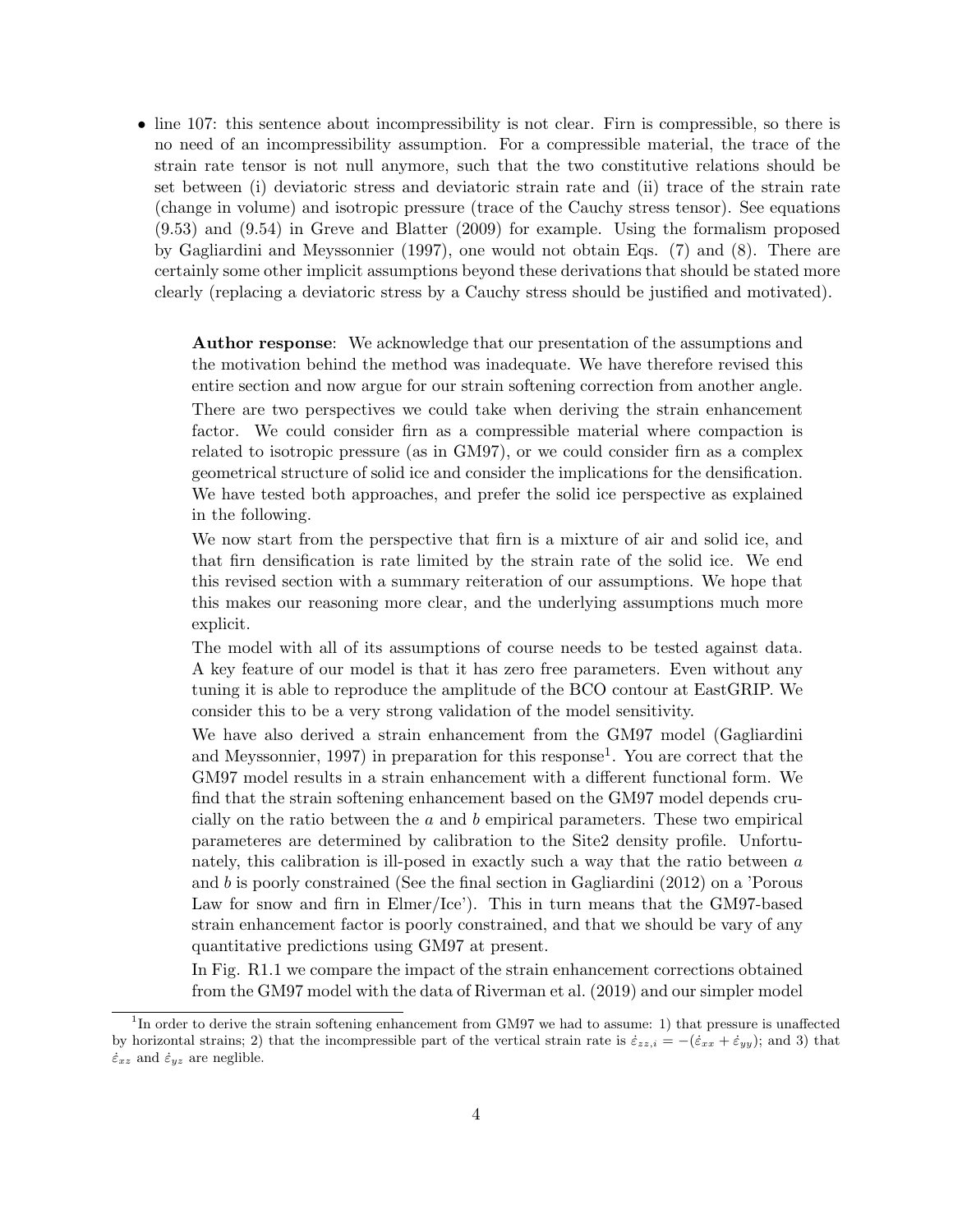

Figure R1.1: (a) Firn density profile across NEGIS recorded by Riverman et al. (2019, Fig. 9b). The white contour line indicates the firn-ice transition/BCO depth. (b) Modeled firn density profile for the same location using the corrected strain softening model. The contours show the BCO depth for the cases of no strain, horizontal divergence and strain softening model and the GM97 model.

across the NEGIS density profile. Qualitatively GM97 generally agrees with the results of our model - It also predicts a shallower firn pack in the shear margins. Quantitatively we can see that the effect is about half as pronounced when we use the strain enhancement derived using the GM97 model. Our model is better able to capture the observed amplitude of the BCO contour.

We note another issue with the GM97 model: It predicts a relatively higher strain softening contribution in areas with strong horizontal divergence (between 7km and 18km in Fig. R1.1). When the enhancement factor were increased to fit the data, the densification rates in areas of high horizontal divergence would be overestimated. Discussing this issue in full depth would exceed the scope of this manuscript, so to put it simple, it is caused by mixed terms that are introduced in the effective strain rate due to the more complex functional form of GM97 and the necessary assumptions. Deriving a GM97-based scaling factor therefore does not only require a refined calibration of  $a$  and  $b$ , but also requires additional theoretical work on how to deal with horizontal divergence as our current approach is incompatible with data.

So to summarize: Our model is simpler, fits reality better, and has zero free parameters. Thereby, it is valuable on its own for studying the impact of strain softening on firn densification and capturing the effect with little effort in good approximation. GM97 is a more complete (and really nice) physical description — but GM97 is also substantially more complex, and key parameters are poorly constrained. Our data comparison indicate that GM97 needs more empirical calibration before it can be widely applied (e.g. to shear margins near EastGRIP).

• line 144: as Oraschewski (2020) is a Master thesis, I think it would be better to include these results in an Appendix. Also, should write "derived in Oraschewski (2020).". Same line 158.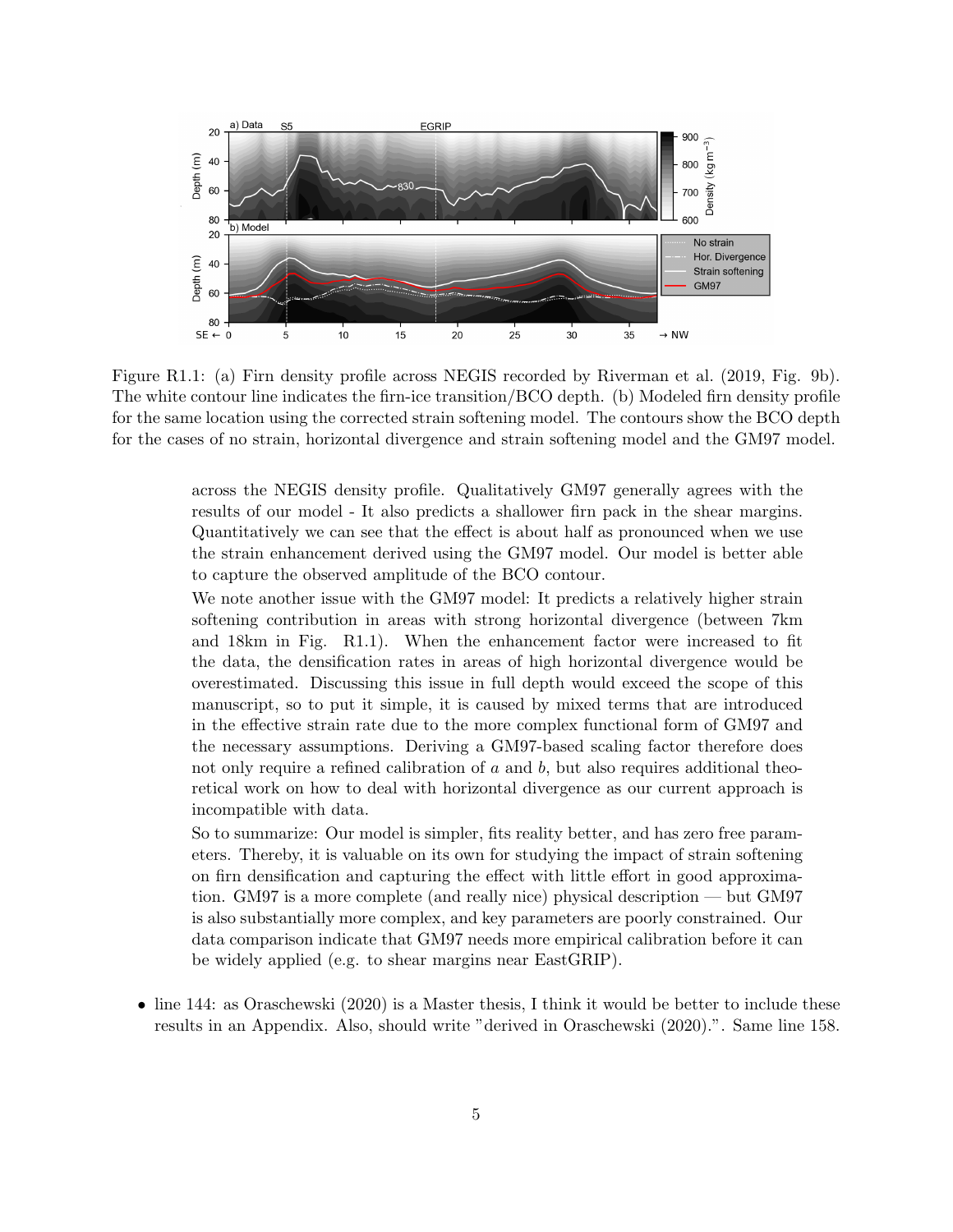Author response: There are no results or conclusions in the present manuscript that rely on  $n = 3$ . So, it is not strictly necessary to include this as supplementary information. We point to the MSc thesis as a service to the reader. We note that the thesis has been archived at thesiscommons.org, has been assigned a doi, and is easy to access publicly. So we do not see any great value of adding the exact same information as a Supplement or an Appendix.

There are plenty of papers on TC that cite master theses. In our opinion this is good — as long as they are easy to access. It would be a shame if all that work is treated as lost unless it makes it into the peer reviewed literature.

The derivation of the approximate residual strain rate of  $\dot{\varepsilon}_0 \approx -2 \times 10^{-4} \,\text{yr}^{-1}$ , as mentioned in line 158, will be added as supplementary material.

• line 144: it should be explained here how the different strain-rates in Eq.  $(16)$  will be estimated (from surface velocity for  $\dot{\varepsilon}_{xx}$ ,  $\dot{\varepsilon}_{yy}$  and  $\dot{\varepsilon}_{xy}$  and some explanations are needed for  $\dot{\varepsilon}_{zz,c}$ )

Author response: We will specify how the components can be obtained when discussing Eq. 14.

• line 179: the fact that  $\dot{\varepsilon}_{xx}$ ,  $\dot{\varepsilon}_{yy}$  and  $\dot{\varepsilon}_{xy}$  are estimated from surface velocity and thus assumed depth uniform should be mentioned much earlier

Author response: The theory is more generally valid, but for our specific applications of the theory this assumption is necessary. We will address this issue together with the discussion of the strain rate components in Eq. 14.

• line 210: it is not clear if you account for temperature evolution with depth?

Author response: We do not account for temperature evolution with depth, as we force our model with constant temperature.

Temperature has a clear impact on the densification rate and the CFM framework does allow for detailed temperature evolution in the firn. However, this is particularly important in the surface layers where the temperature differs between seasons. Deeper in the firn the seasonal amplitude in temperature is much more attenuated. In this paper we are only concerned with firn stage 2 where dislocation creep is dominant and thus strain softening is active. In this stage the annual average temperature is adequate and we decided to simply use constant climatic forcing.

We note that in theory firn temperature can also be affected by internal heat production. Therefore, we also tested whether strain heating has a considerable impact on firn densification, but it proved to be negligible. See Fig. 5.5 in Oraschewski (2020).

• line 237: sensitivity to what?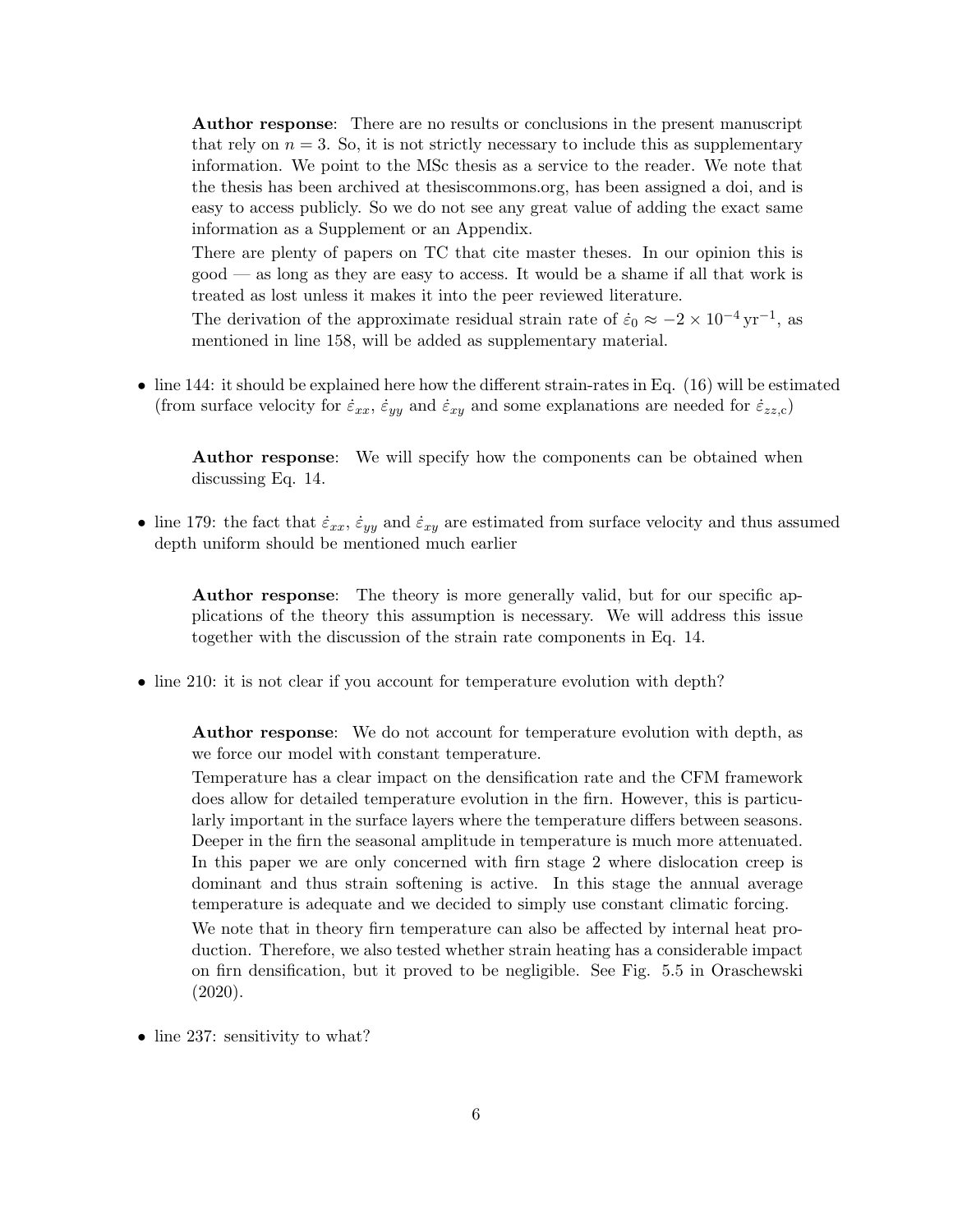Author response: Will be changed to "sensitivity of firn densification to strain softening".

• line 271: NEGIS by Riverman et al. (2019) are reproduced.

### Author response: fixed.

• line 286: I am not sure that this statement is true? Horizontal velocity from a circular ice cap are always divergent?

Author response: We agree that the statement is not generally true. We will weaken it to "If on a flat ice sheet velocities diverge at one place, they tend to converge elsewhere.".

We note that we have verified that this is true in the surroundings of EastGRIP incl. the shear margins. See Fig. 4.1g in Oraschewski (2020).

• line 314: strange to discuss an assumption that is not even mentioned before

Author response: Fixed. It is now clearly stated earlier.

• line 330 and below: units for year is yr. Some time, units are not italicized, some time they are (and should not be, as stated by TC rules). Check this over all the manuscript.

#### Author response: fixed.

• line 356: over which period are you lookin for in term of climate forcing?

Author response: We use the average over the entire RCM model period. For the Antarctic this is 1980–2017, and for Greenland it is 1980–2014. We clarify this by writing "according to the multi year average of the HIRHAM5 output".

# References

Alley, R. B. and Bentley, C. R.: Ice-Core Analysis on the Siple Coast of West Antarctica, Annals of Glaciology, 11, 1–7, https://doi.org/10.3189/S0260305500006236, 1988.

Gagliardini, O.: Porous Law for Snow and Firn in Elmer/Ice, 2012.

- Gagliardini, O. and Meyssonnier, A.: Flow Simulation of a Firn-Covered Cold Glacier, Annals of Glaciology, 24, 242–248, 1997.
- Greve, R. and Blatter, H.: Dynamics of Ice Sheets and Glaciers, Springer, Berlin, Heidelberg, 2009.